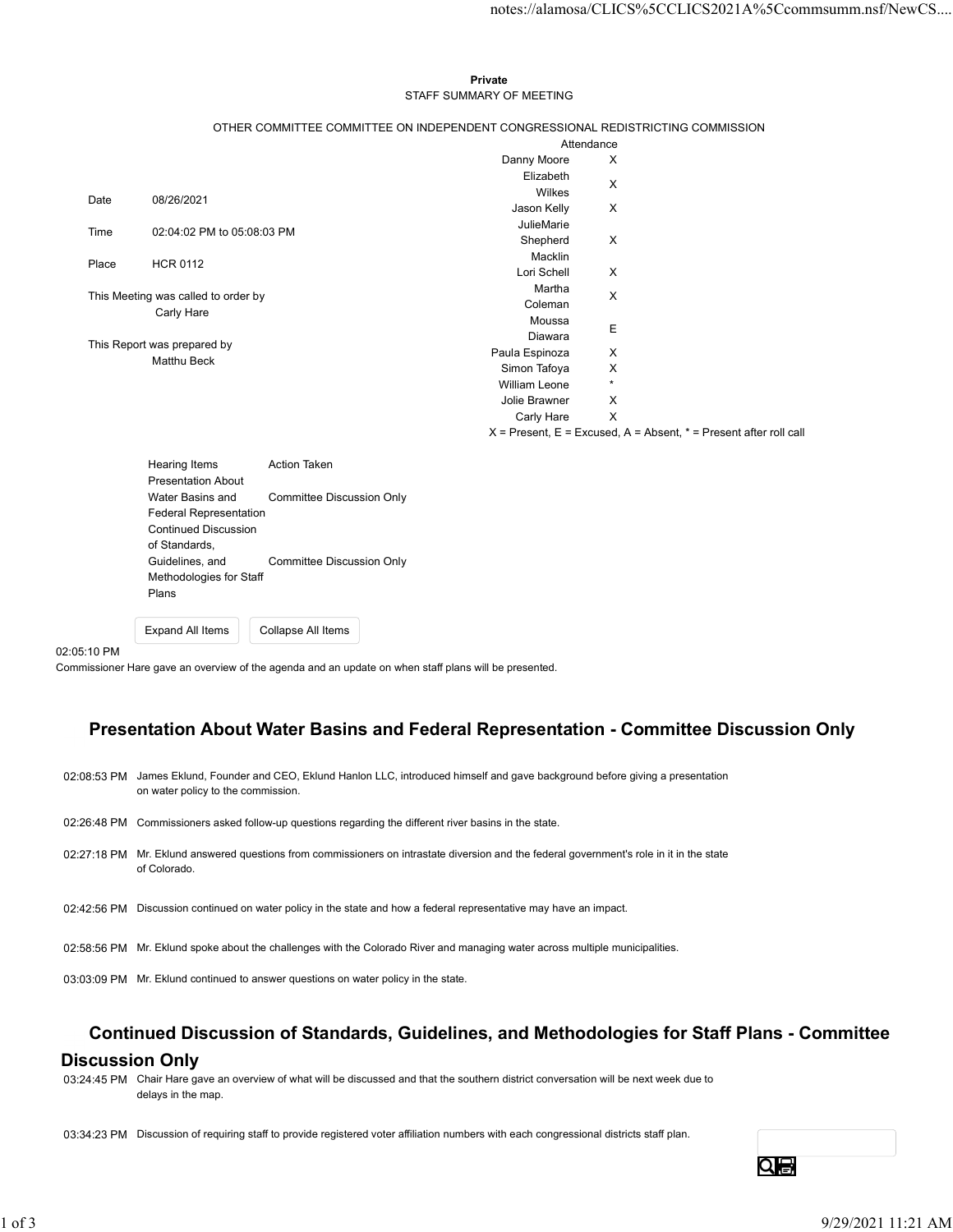|             |                         | notes://alamosa/CLICS%5CCLICS2021A%5Ccommsumm.nsf/NewCS                                                                |
|-------------|-------------------------|------------------------------------------------------------------------------------------------------------------------|
|             |                         |                                                                                                                        |
|             |                         |                                                                                                                        |
| 03:44:30 PM |                         | I move that the congressional non-partisan staff provide the Colorado Independent Congressional                        |
|             | Motion                  | Redistricting Commission registered voter affiliation data in count and percentage format for the                      |
|             |                         | congressional districts in each staff plan.                                                                            |
|             | Moved<br>Seconded       | Martha Coleman                                                                                                         |
|             |                         |                                                                                                                        |
|             | Martha<br>Coleman       | Yes                                                                                                                    |
|             | Moussa                  | Excused                                                                                                                |
|             | Diawara                 |                                                                                                                        |
|             | Paula<br>Espinoza       | Yes                                                                                                                    |
|             | Jason Kelly Yes         |                                                                                                                        |
|             | William                 | Yes                                                                                                                    |
|             | Leone<br>JulieMarie     |                                                                                                                        |
|             | Shepherd                | Yes                                                                                                                    |
|             | Macklin                 |                                                                                                                        |
|             | Danny<br>Moore          | Yes                                                                                                                    |
|             | Lori Schell Yes         |                                                                                                                        |
|             | Simon<br>Tafoya         | Yes                                                                                                                    |
|             | Elizabeth<br>Wilkes     | Yes                                                                                                                    |
|             | Jolie<br><b>Brawner</b> | Yes                                                                                                                    |
|             | Carly Hare Yes          |                                                                                                                        |
|             |                         | YES: 11 NO: 0 EXC: 1 ABS: 0 FINAL ACTION: PASS                                                                         |
|             |                         | M Commissioners asked nonpartisan staff questions regarding the information that will be provided on reports for maps. |
|             |                         | M Commissioners discussed potential guidelines and methodologies to be considered by nonpartisan staff for maps.       |
|             |                         | M Commissioners discussed the process for nonpartisan staff sharing requested map plans with the commission.           |
|             |                         |                                                                                                                        |

- 03:44:32 PM Commissioners asked nonpartisan staff questions regarding the information that will be provided on reports for maps.
- 03:59:51 PM Commissioners discussed potential guidelines and methodologies to be considered by nonpartisan staff for maps.
- 04:07:29 PM Commissioners discussed the process for nonpartisan staff sharing requested map plans with the commission.
- 04:18:29 PM Commissioners discussed scheduling extra meetings to be able to discuss maps before the public release.
- 04:36:38 PM The commission discussed keeping Commerce City whole in a congressional district.
- 04:51:45 PM Commissioner Leone mentioned a complaint about lobbyists not disclosing before talking to the commission and asked if Jerome DeHerrera, outside legal counsel, could share the notice he had drafted.
- 04:58:52 PM Jerome DeHererra, outside legal counsel, read the statement to the commission.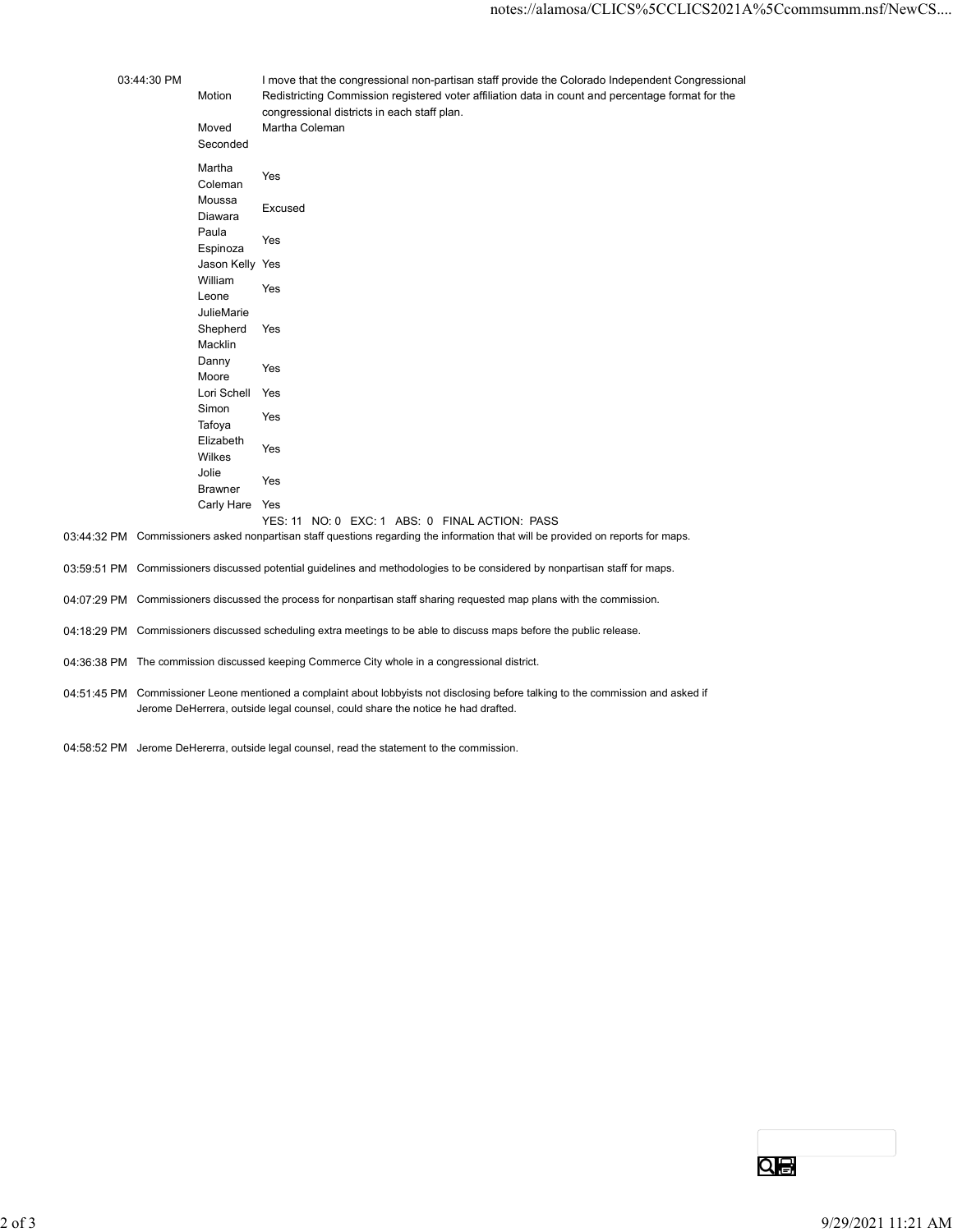|             |                                                                                                                                                                                                                                                  | notes://alamosa/CLICS%5CCLICS2021A%5Ccommsumm.nsf/New                                                                                                                    |
|-------------|--------------------------------------------------------------------------------------------------------------------------------------------------------------------------------------------------------------------------------------------------|--------------------------------------------------------------------------------------------------------------------------------------------------------------------------|
|             |                                                                                                                                                                                                                                                  |                                                                                                                                                                          |
| 05:07:53 PM | Motion<br>Moved<br>Seconded                                                                                                                                                                                                                      | I move that the commission approve the statement read into the record by our counsel, Mr.<br>DeHerrera and that the statement be posted on the website.<br>William Leone |
|             | Martha<br>Coleman<br>Moussa<br>Diawara<br>Paula<br>Espinoza<br>Jason Kelly<br>William<br>Leone<br>JulieMarie<br>Shepherd<br>Macklin<br>Danny<br>Moore<br>Lori Schell<br>Simon<br>Tafoya<br>Elizabeth<br>Wilkes<br>Jolie<br>Brawner<br>Carly Hare |                                                                                                                                                                          |
|             |                                                                                                                                                                                                                                                  | YES: 0 NO: 0 EXC: 0 ABS: 0 FINAL ACTION: Pass Without Objection                                                                                                          |
|             |                                                                                                                                                                                                                                                  |                                                                                                                                                                          |

05:08:03 PM The committee adjourned.

3 of 3 9/29/2021 11:21 AM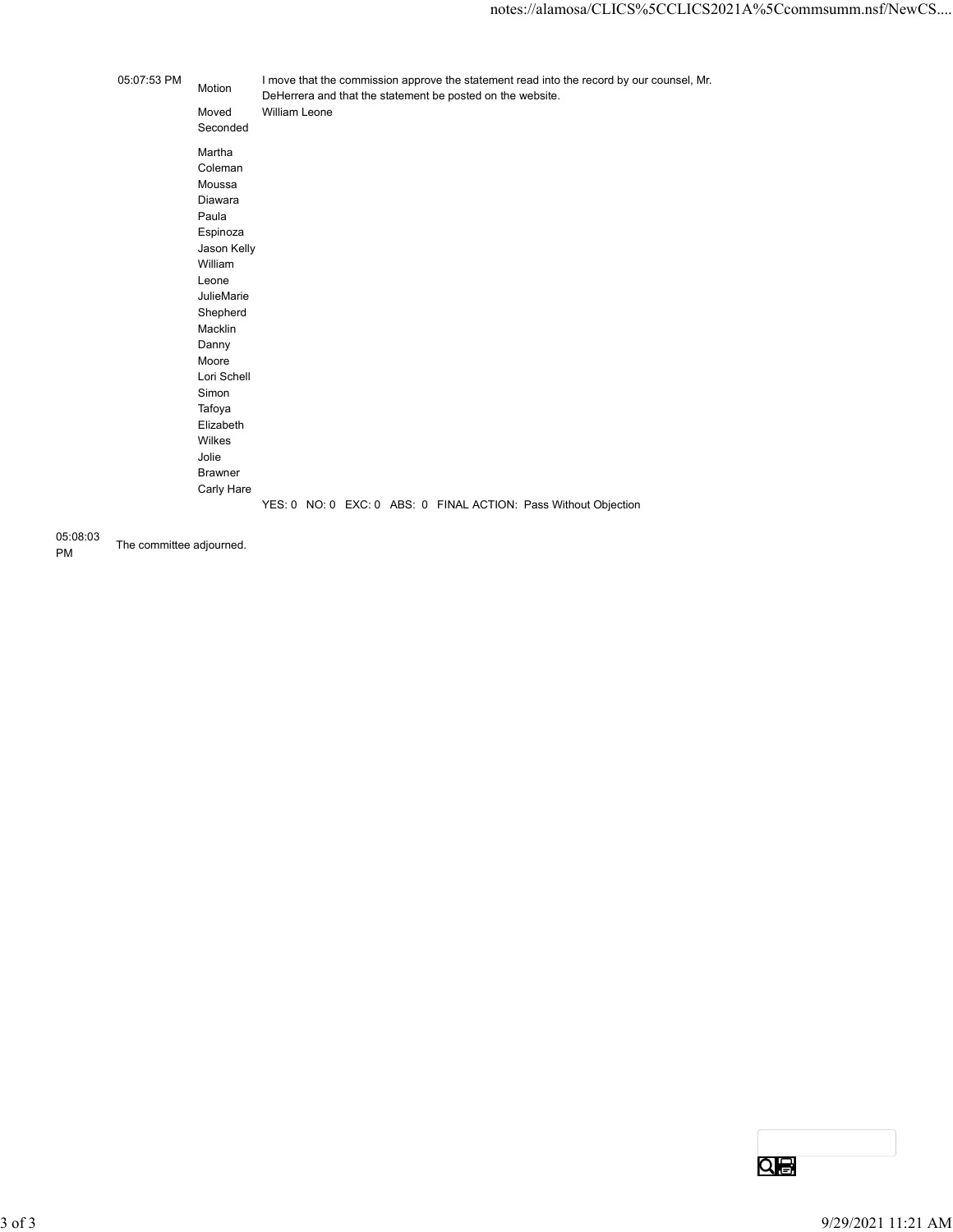# **Colorado Independent Congressional Redistricting Commission Statement on Lobbyist Registration and Disclosure Requirements**

(adopted August 26, 2021)

The Colorado Independent Congressional Redistricting Commission is aware that a complaint has been filed with the Secretary of State that certain individuals failed to register as lobbyists and file disclosure reports as required by article V section 44.2(4)(b)(III) of the Colorado Constitution and the rules adopted by the Secretary of State on May 28, 2021 (8 CCR 1505-8).

The Commission believes strongly that the process by which it receives and considers public comments should be fair, robust, and transparent. Consistent with that belief, the Commission urges and expects that all individuals who are lobbying on redistricting matters will register and file disclosure reports as required by the Colorado Constitution and the rules adopted by the Secretary of State.

To remove any doubt, the Commission points to Section 44.2(4)(b)(III) in article v of the Constitution which says:

"Persons who contract for or receive compensation for advocating to the commission, to one or more individual commissioners, or to the nonpartisan staff for the adoption or rejection of any map, amendment to a map, mapping approach, or manner of compliance with any of the mapping criteria specified in section 44.3 of this article V of the Constitution are lobbyists who must who must disclose to the secretary of state any compensation contracted for, compensation received, and the person or entity contracting or paying for their lobbying services."

Accordingly, all persons who contract for or receive compensation to engage in redistricting lobbying activities must register and file disclosure reports.

In the event that a person engages in redistricting lobbying activities without registering or submitting their required disclosures, the Commission shall take that violation of article V of the Colorado Constitution into account when considering the content or product of the unlawful redistricting lobbying activities.